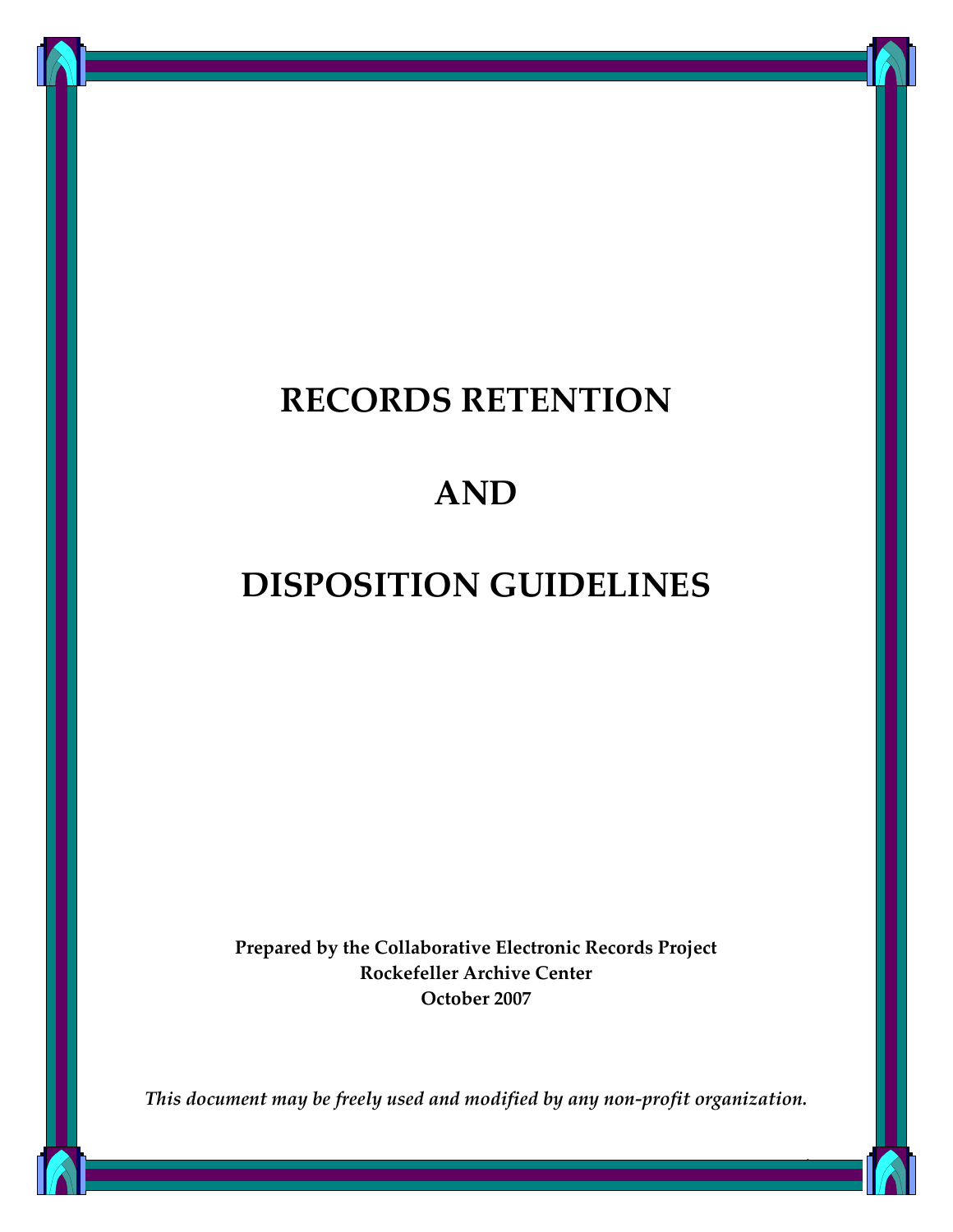#### **RECORDS RETENTION AND DISPOSITION GUIDELINES**

Non‐profit organizations, like for‐profit ones, need to retain certain records beyond current use needs, according to regulatory, legal, financial, and operational requirements. Which records to keep and for how long may vary from organization to organization. Whether a record is in paper or electronic format does not determine its value or retention period; its content is the key factor. Records referenced in this schedule include paper, electronic (including e‐mail), and voicemail regardless of whether the record is stored in traditional containers such as file cabinets and boxes, or on a network server, desktop, laptop, handheld, or other device with text or instant messaging capability. The following schedule is merely a sample of a typical non‐ profit's need for retaining records and reflects the minimum suggested retention period. When a record is no longer needed or required, it should be disposed of properly in order to ensure that it truly is no longer recoverable.

Several Federal and State laws contain recordkeeping requirements, including the Americans with Disabilities Act (ADA), Age Discrimination in Employment Act (ADEA), Equal Pay Act, Executive Order 11246, Family and Medical Leave Act (FMLA), Fair Labor Standards Act (FLSA), Health Insurance Portability and Accountability Act (HIPPA), Title VII of the Civil Rights Act of 1964, Immigration Reform and Control Act (IRCA), Occupational Safety and Health Act (OSHA), Employee Retirement Income Security Act (ERISA), and the Vietnam Era Veterans' Readjustment Assistance Act of 1974. Each organization should consult its own attorney and accountant, as well as federal and state regulators, for expert advice on records retention. Records management guidelines and schedules should be reviewed at least annually to be sure they comply with current requirements. For additional guidance, see your organization's Records Management Guidelines. [1](#page-1-0)

| Document Content                                  | Minimum Retention <sup>3</sup> |
|---------------------------------------------------|--------------------------------|
| Accident reports and claims (settled cases)       | 7 years                        |
| Accounts receivable & payable ledgers & schedules | 7 years                        |
| Affirmative Action Plan                           | 1 year after plan expires      |

#### **How Long to Keep Records [2](#page-1-1)**

<span id="page-1-0"></span> $1$  If your organization has no formal guidelines, you may use guidance documents prepared by the Collaborative Electronic Records Project: <[http://siarchives.si.edu/cerp/cerpindex.htm>](http://siarchives.si.edu/cerp/cerpindex.htm).

<span id="page-1-1"></span> $2^{2}$  Records required in connection with a lawsuit or potential legal action must be retained until litigation is settled and the appeal time expires.

<span id="page-1-2"></span><sup>&</sup>lt;sup>3</sup> This schedule draws heavily from the National Council of Nonprofit Associations example: <http://www.ncna.org>.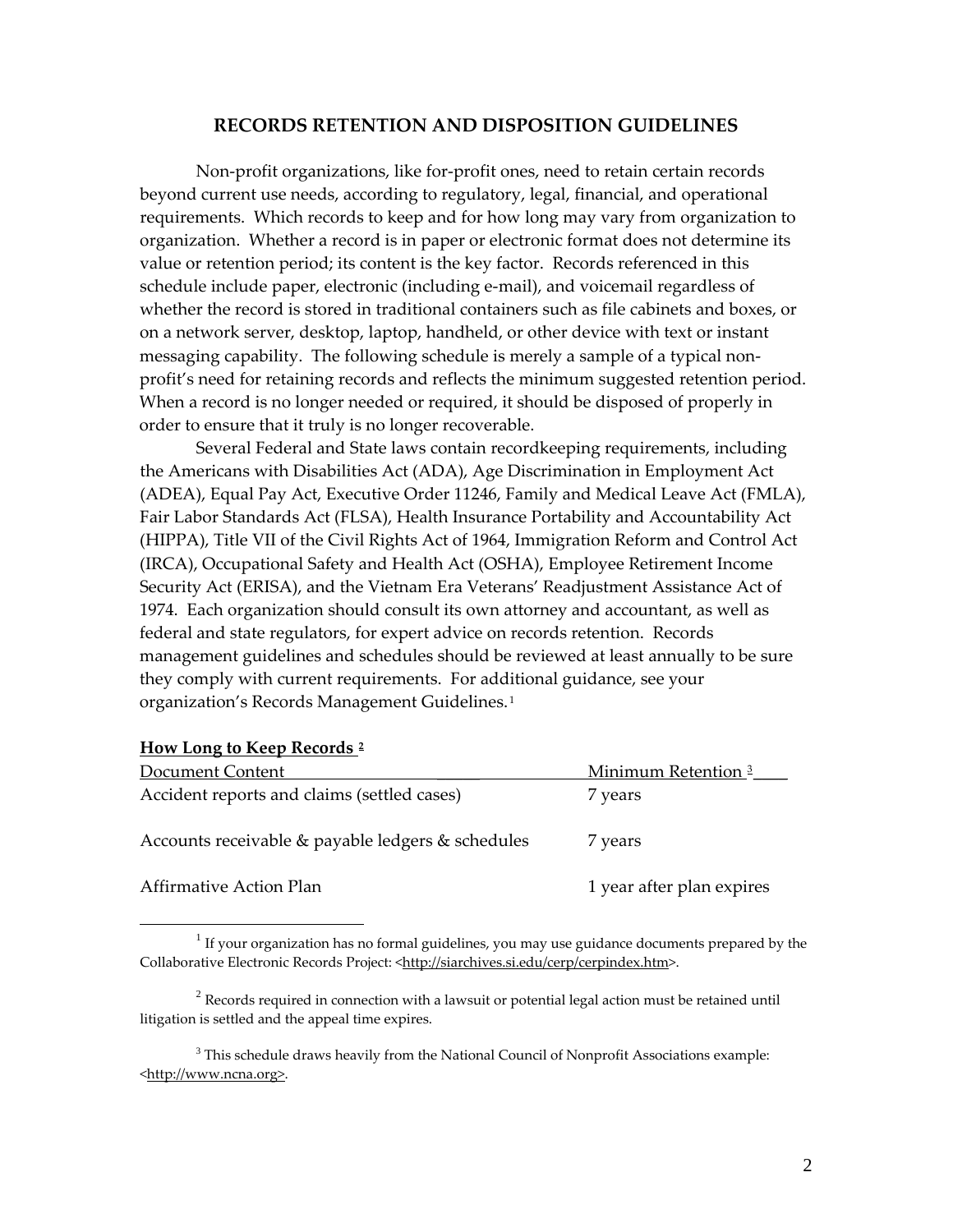| Articles of Incorporation, charter, bylaws, minutes,<br>and other incorporation records                                                                                                                                                  | Permanently                    |
|------------------------------------------------------------------------------------------------------------------------------------------------------------------------------------------------------------------------------------------|--------------------------------|
| Audit reports                                                                                                                                                                                                                            | Permanently                    |
| Bank statements, deposit records, electronic funds<br>transfer evidence, cancelled checks, reconciliation                                                                                                                                | 7 years                        |
| Bylaws and charter                                                                                                                                                                                                                       | Permanently                    |
| Chart of accounts                                                                                                                                                                                                                        | Permanently                    |
| Checks for important payments and purchases                                                                                                                                                                                              | Permanently                    |
| Contracts, mortgages, notes and leases (expired)                                                                                                                                                                                         | 7 years                        |
| Contracts (still in effect)                                                                                                                                                                                                              | Until 7 years after expiration |
| Copyright, trademark, patent registrations                                                                                                                                                                                               | Permanently                    |
| Correspondence, administrative<br>(pertaining to formulation, planning, implementation, interpretation, modification,<br>redefinition of programs, services, projects and the regulations, policies, and procedures<br>that govern them) | 3 years                        |

Correspondence, general 1 year (Non‐administrative incoming/outgoing and internal correspondence pertaining to or arising from the routine operations of the policies, programs, services, or projects)

| Correspondence, legal and important matters | Permanently |
|---------------------------------------------|-------------|
| Correspondence with customers and vendors   | 2 years     |
| Deeds, mortgages, bills of sale             | Permanently |
| Depreciation schedules                      | Permanently |
| Donations                                   | 7 years     |
| Employee demographics records 4             | 3 years     |

<span id="page-2-0"></span> <sup>4</sup> Davis‐Bacon Act, Service Contract Act, & Walsh‐Healy Public Contracts Act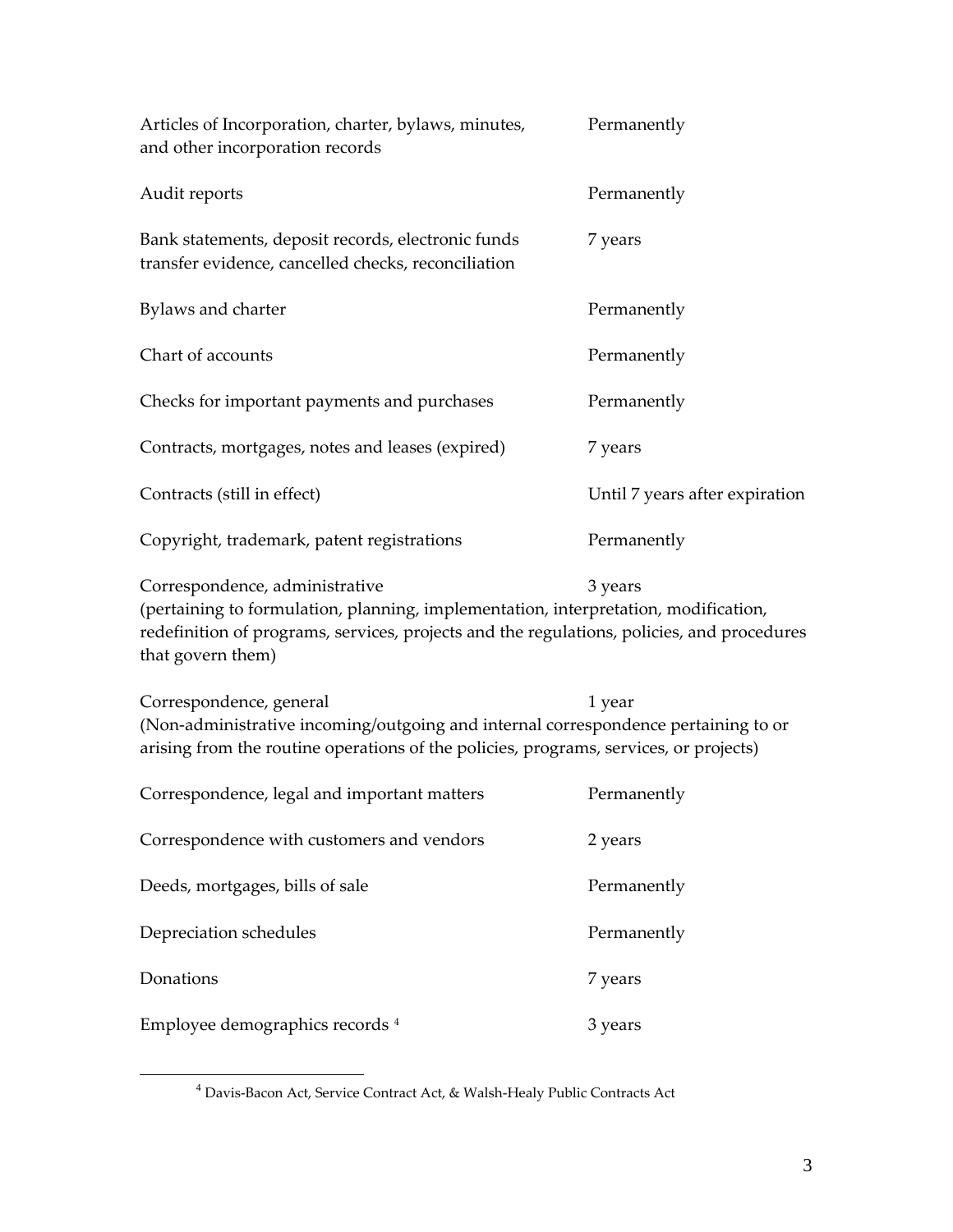| Employee discrimination reports (EEOC, ADA, etc.) |                                                  | Permanently              |
|---------------------------------------------------|--------------------------------------------------|--------------------------|
| Employment applications <sup>5</sup>              | 3 years from record creation or personnel action |                          |
| Expense Analyses & distribution schedules         |                                                  | 7 years                  |
| Financial Statements, year-end                    |                                                  | Permanently              |
| Garnishments                                      |                                                  | 7 years                  |
| General ledgers, year-end trial balance, journals |                                                  | Permanently              |
| Grants, un-funded                                 |                                                  | 1 year                   |
| Grants, funded                                    |                                                  | 7 years after closure    |
| $I-9s*$                                           |                                                  | 3 years after hire date  |
| Insurance policies                                |                                                  | 3 years after expiration |
| Insurance records, accident reports, claims, etc. |                                                  | Permanently              |
| Internal audit reports                            |                                                  | 3 years                  |
| Invoices (to customers, from vendors)             |                                                  | 7 years                  |
| Inventory records                                 |                                                  | 7 years                  |
| Journals                                          |                                                  | Permanently              |
| Loan documents and notes                          |                                                  | Permanently              |
| <b>Material Safety Data Sheets</b>                |                                                  | Permanently              |
| Mission Statements, Strategic plans               |                                                  | Permanently              |
| Notes receivable ledgers and schedules            |                                                  | 7 years                  |
| Organization charts                               |                                                  | Permanently              |

<span id="page-3-0"></span> $^5$  Depending on the number of employees, employers must retain applications  $\&$  other personnel records relating to hires, rehires, tests, promotions, transfers, demotions, selection for training, layoff, recall, termination or discharge (Civil Rights Act of 1964, Title VII, ADA, ADEA).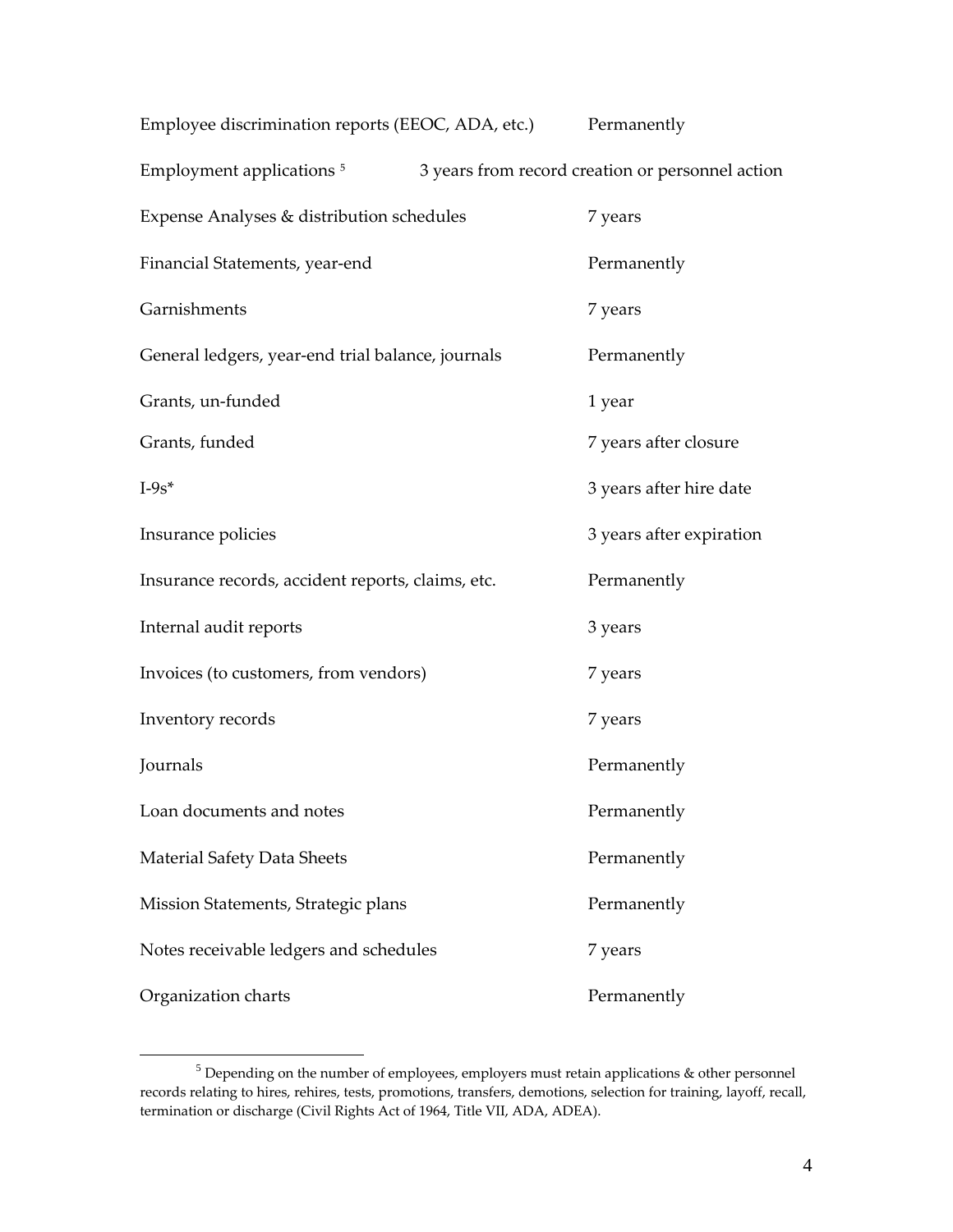| OSHA logs*                                                                                                            | 5 years                                    |
|-----------------------------------------------------------------------------------------------------------------------|--------------------------------------------|
| OSHA records related to medical exams                                                                                 | 30 years after termination                 |
| Patents and related papers                                                                                            | Permanently                                |
| Payroll records & summaries including expense reports<br>and records related to employee leave* (Equal Pay Act, FLSA) | 7 years                                    |
| Personnel files, terminated employees                                                                                 | 7 years after termination                  |
| Petty cash vouchers                                                                                                   | 3 years                                    |
| Polygraph test results and records*<br>(Employee Polygraph Protection Act)                                            | 3 years                                    |
| Program and/or project files (not grant specific)                                                                     | Permanently                                |
| Property appraisals by outside appraisers                                                                             | Permanently                                |
| Property records including costs, depreciation schedules                                                              | Permanently                                |
| Property blueprints and facility utility diagrams                                                                     | Permanently<br>(or until property is sold) |
| Purchase orders                                                                                                       | 7 years                                    |
| Retirement and pension records including<br>Summary Plan Descriptions* (ERISA)                                        | Permanently                                |
| Sales records                                                                                                         | 7 years                                    |
| Stock and bond certificates (cancelled)                                                                               | 7 years                                    |
| Tax returns and worksheets                                                                                            | Permanently                                |
| Timesheets, books, cards                                                                                              | 7 years                                    |
| Training manuals                                                                                                      | Permanently                                |
| Vouchers for payments to vendors, employees, etc.                                                                     | 7 years                                    |

(includes employee/officer travel & entertainment expense reimbursements)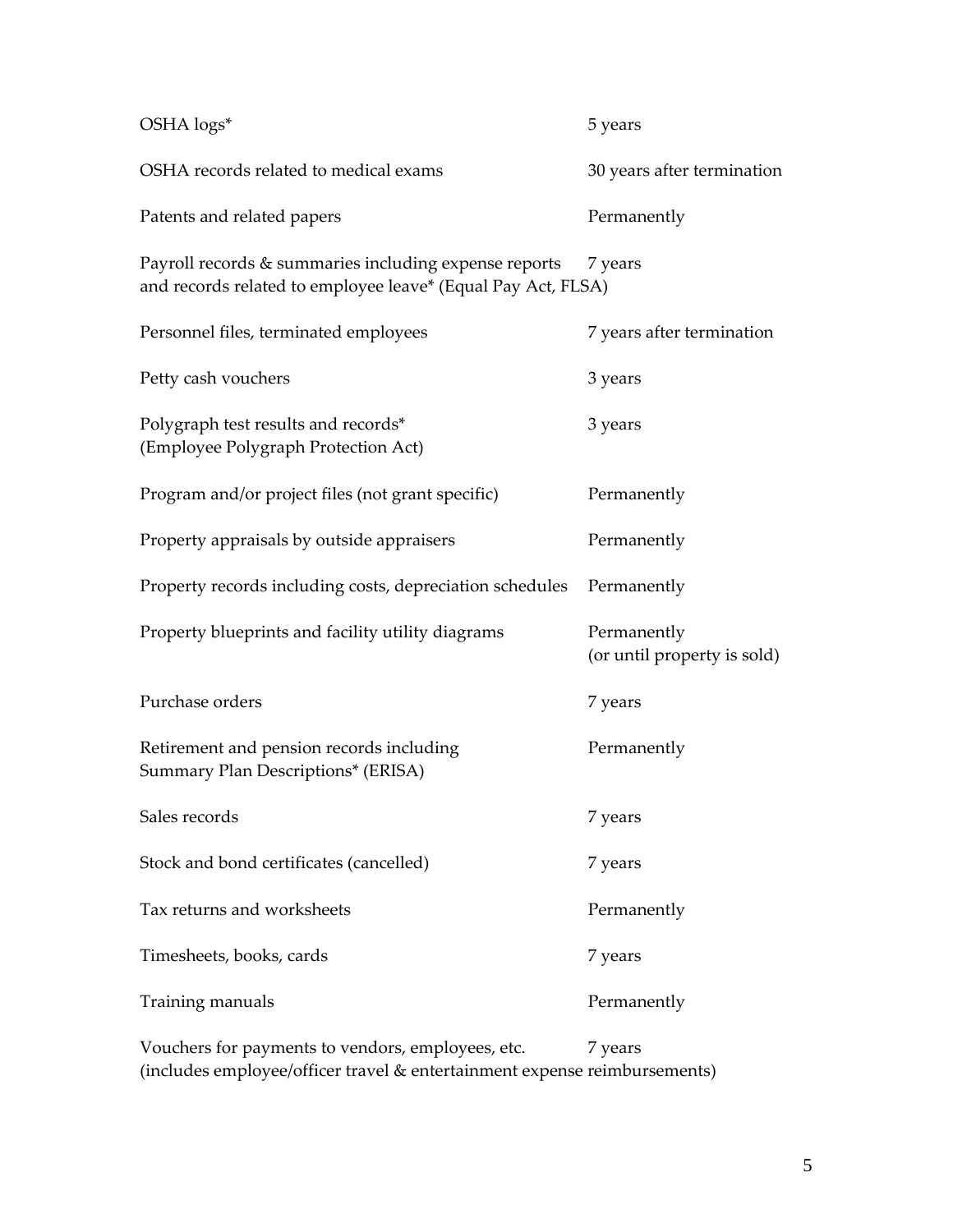Withholding tax statements\* 7 years (FICA, FUTA, Federal Income)

Workers compensation documentation **10** years after 1<sup>st</sup> closure

\* If, while completing the Affirmative Action Plan, an ʺadverse impactʺ is discovered, then the records must be maintained until two years after the adverse impact is eliminated.

\*\* Medical records related to a leave granted under the Family and Medical Leave Act (FMLA) must be maintained for three years.

#### **Categorizing Information**

Because the list above is not all‐inclusive, you may need to determine whether a particular item is considered a record, and thus, subject to a records retention and disposition schedule. Some of the characteristics of a record are:

- Contains legal or regulatory compliance information $^{\circ}$
- Evidences a transaction
- Identifies participants in business activities or who had knowledge of an event
- Proves a business-related event or activity occurred or did not occur

It may be useful when making retention decisions to sort records into three categories – enduring value, limited value, and no value – and establish time periods to keep each group regardless of their form (paper or electronic).

## **Category 1 – Records with enduring value Retain: Permanently**

Examples, not all inclusive:

- Agendas and meeting minutes
- **Appointment calendars of executives**
- Correspondence related to official business communications at the executive level to and from others inside and outside the organization
- Distribution list member names and e-mail addresses for each list
- Documentation of departmental and organizational decisions and operations
- E-mail transmittals messages containing no substantive information that are sent only to provide attachments. Because the legal authenticity of an e-mail requires retention of its metadata (the transmission data), transmittals may supply a key part of the record.
- Grant proposals, approvals, reports
- Policy, program, and procedure directives

<span id="page-5-0"></span> <sup>6</sup> Charlene Brownlee, and Melissa Cozart, "The Challenge of Electronic Records," *The Corporate Counselor, Law Journal Newsletters,* Vol. 20, No. 1 (June 2005) <<http://www.ljnonline.com/>>.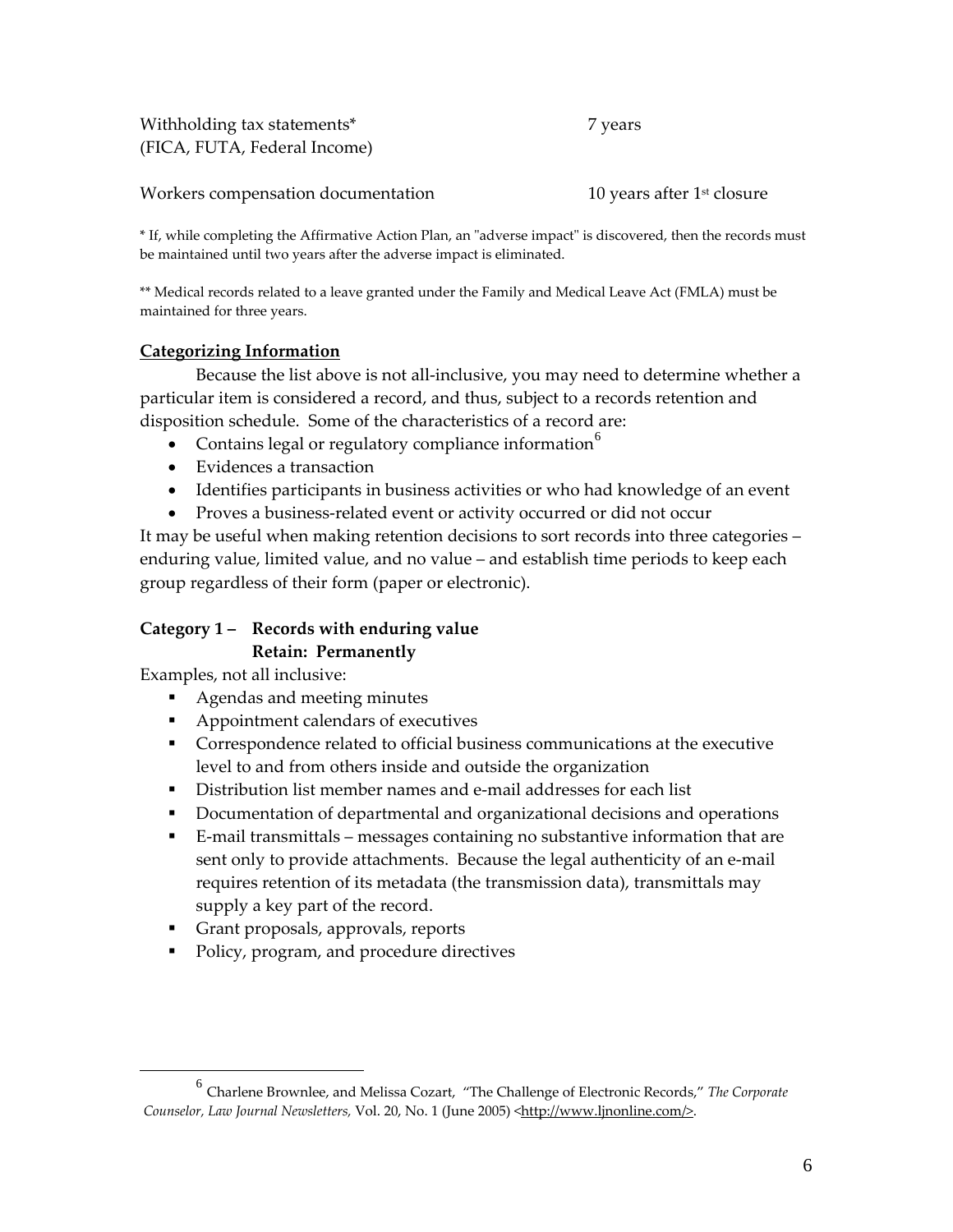## **Category 2 – Documentation with limited value**

[NOTE: Category 2 does not apply to records that document the essential organization, staffing, and procedures of an office; see Category 1.)

 **Retain: 3 years unless required longer for legal or regulatory purposes** Examples, not all inclusive:

- Budget records
- Day-to-day administration
- **Facsimile machine logs**
- Office services and equipment requests and receipts
- **Supply orders and receipts**
- **Travel itineraries**
- **Utilities records**
- **Workload reports**

## **Category 3 – Documentation of little or no long‐term value Retain: 0‐30 days or until no longer needed for reference**

Examples, not all inclusive:

- Calendars (except for key executives)
- Copies of documents when the holder is not the official record keeper, sender, or primary addressee
- **Copies of publications or other published reference materials**
- **•** Drafts, except for mission critical documents, program and policy changes, or original creative, artistic, and scientific works
- Informational, e.g. holiday closings, charitable drives, notifications of meetings, retirement celebrations, etc.
- Junk and SPAM mail, whether received via e-mail, fax, or traditional mail
- **Messages to/from distribution lists (e.g. ListServs)**
- Personal correspondence, e-mail, text messages, etc.
- Routine requests for information or publications and replies
- Scheduling of work assignments, work-related trips and visits
- Suspense files or 'to-do' and task lists that serve as a reminder that an action is required or a reply expected on a given date

#### **Keeping Records Electronically**

The terms, on-line, near-line, and off-line retention, are unique to electronic records, and refer to the type of storage media, **not** to the length of time the information in a particular record should be retained. The Records Manager and IT Manager should collaborate to determine which type of storage is appropriate for each category of record. Both the Records Manager and IT manager should set up calendar reminders to migrate data from older media at regular intervals to be sure the records remain viable for the required period of time. Migration decisions should consider the possibility of metadata loss or alteration; keyword search capability; the inability to annotate files; the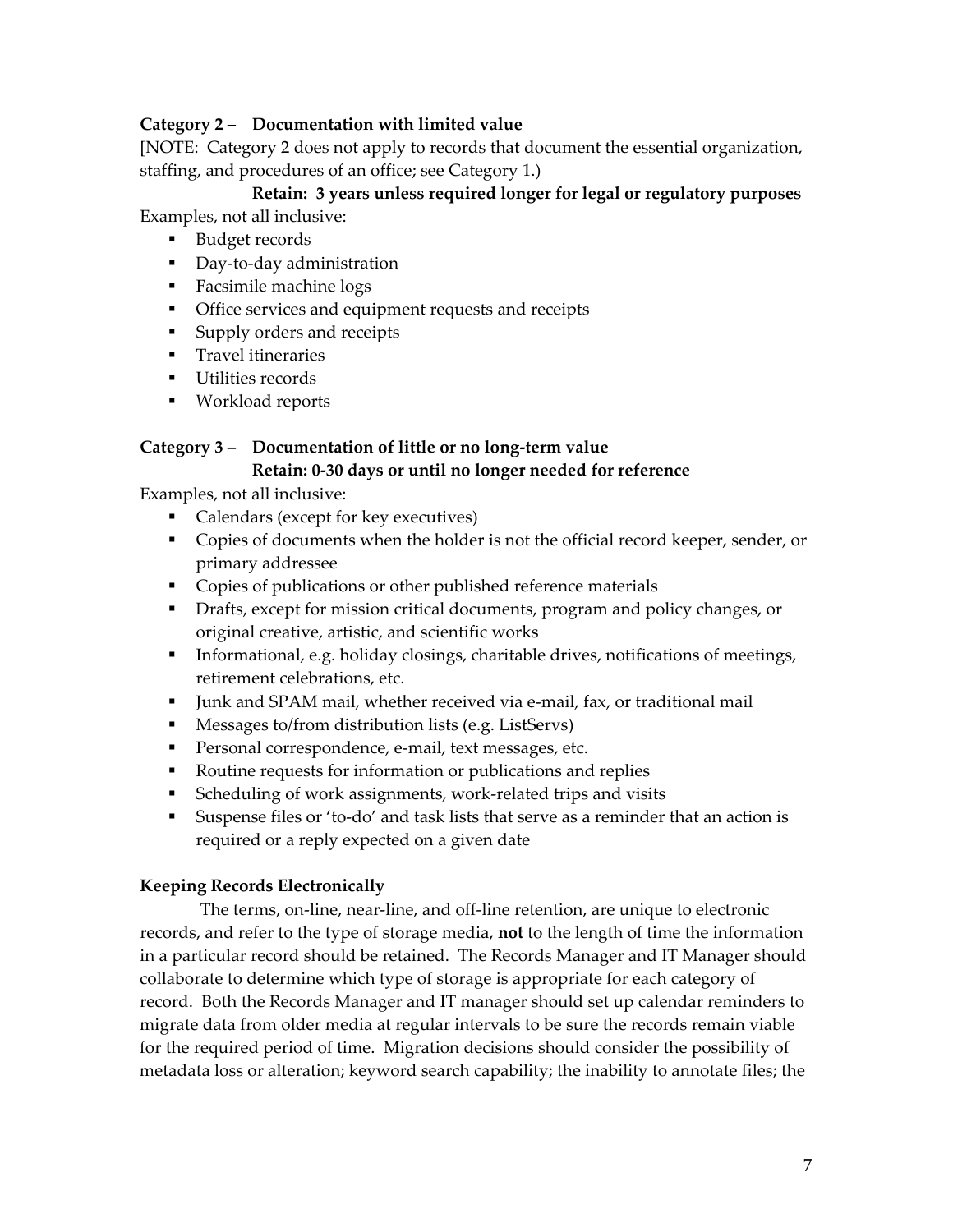necessity to maintain operating systems and software that supports original file formats; and the difficulty in tracing file users and dates.[7](#page-7-0)

On‐line retention period: usually refers to retaining data on magnetic disks for disaster recovery purposes, generally 1 week to 3 months.

Near‐line retention period: data may remain on‐site but on removable media such as CDs. Depending on the type of information contained, the records may be Category 1, 2, or 3. In the case of Category 1, Records with Enduring Value, the data may need to be migrated periodically to avoid loss of information from deteriorating media.

Off-line retention period: data may be stored off-site, typically on magnetic tapes. Like near‐line retention, records in Category 1, Records with Enduring Value, should be transferred regularly to more permanent, stable media.<sup>[8](#page-7-1)</sup>

#### **Destroying Records**

When a record is no longer required to be kept, it should be properly destroyed and the destruction should be documented. A sample Certificate of Records Destruction form is attached. For example, information entered on the form could be:

| <b>Records Category</b> | Format          | Date Range | Method      |
|-------------------------|-----------------|------------|-------------|
| Vouchers                | paper           | 1960-1987  | Shredder    |
| <b>Council Meetings</b> | tape recordings | 1990-1991  | Degaussing  |
| Press release drafts    | (T)             | 1990-1995  | CD shredder |

Deleting data and emptying the "recycle" folder or "trash" bin from electronic storage media such as CDs, hard drives, tapes, etc. does not permanently destroy the information. Some printers and photocopiers with document memory capability may require data cleaning also before sale or disposal. If data is not sensitive or private, simply overwriting the information may be adequate. $9$  If computers and media are going to be reused or de‐commissioned, they must be properly cleaned in order to prevent unauthorized retrieval and use of information, especially if that data includes privacy or security‐related material such as personnel records, financial data, or employee health information.

<span id="page-7-0"></span> <sup>7</sup> Mary Mack, "Native File Review: Simplifying Electronic Discovery?" in *Law Journal Newsletters* Legal Tech Newsletter, Vol. 23, No. 2 (May 2005) <<http://www.ljnonline.com/alm?It>>.

<span id="page-7-1"></span><sup>8</sup> David O. Stephens and Roderick C. Wallace, *Electronic Records Retention: New Strategies for Data Life Cycle Management*, Lenexa, KS: ARMA International, 2003.

<span id="page-7-2"></span> $9$  Overwriting is the process of writing patterns of data on top of the data stored on a magnetic medium in order to obscure the previously written data.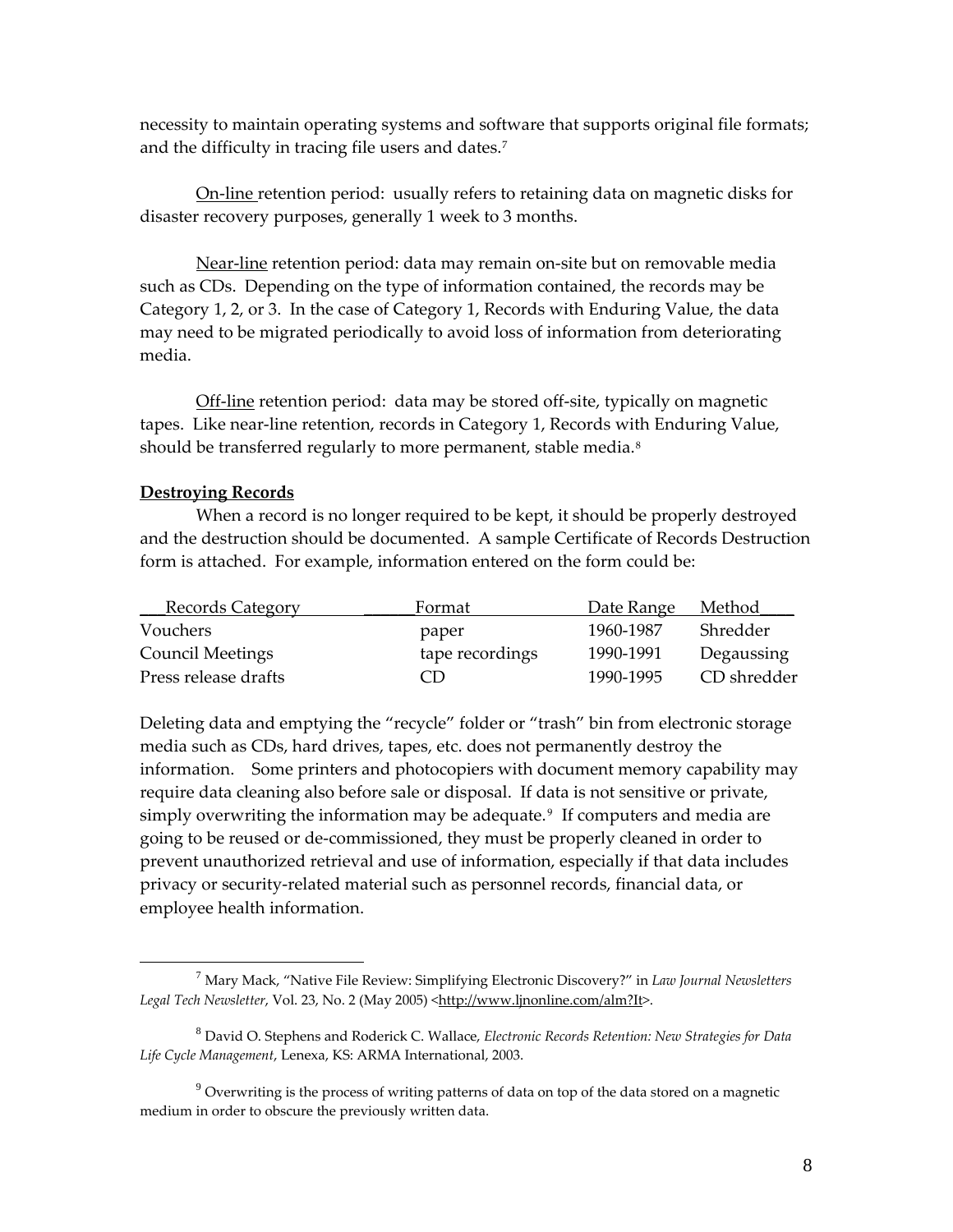To completely remove data or prevent its retrieval, the following methods should be used.

 Hard drives, USB or flash drives, and other plug‐in type devices: Sanitize by running special software programs or following the manufacturer's instructions for full chip erasure. For Windows operating systems, Active Eraser is one product that erases files and hard drives. It is available at http://www.active-[eraser.com/features.htm.](http://www.active-eraser.com/features.htm) Another is Eraser by Tolvanen at [http://www.tolvanen.com/eraser/.](http://www.tolvanen.com/eraser/) Macintosh operating systems will need a third‐party utility such as Jiiva AutoScrubber [\(http://www.jiiva.com/](http://www.jiiva.com/)) for version 10.2 file deletion and Jiiva SuperScrubber for hard drives. Versions 10.3 and 10.4 have built in Secure Empty Trash options; however, 10.3 also needs a third‐party utility such as JiivaSuperScrubber for hard drives. Version 10.4 also requires Apple Disk Utility (Zero all data, 7‐ and 35‐Pass Erase) for empty space deletion and hard drive cleaning. If the drive is no longer operational, cables should be cut and the drive disassembled. Its platters should be damaged by drilling holes, hammering, or cutting with metal snips.

Personal Digital Assistants (PDAs), Blackberry, etc.:

Clean data according to manufacturer's instructions and reset to factory defaults. Remove batteries for several hours. Alternatively, wrap securely to prevent flying particles and hammer until the internal parts are destroyed.

▶ Removable media:

Special shredders are available that can shred optical media (CDs, DVDs, etc.). Diskettes or other media not suitable for shredding should be disassembled and the media mutilated by puncturing, cutting, or sanding.

▶ Magnetic tape:

Degaussing<sup>[10](#page-8-0)</sup> tailored for the type of tape and with proper coercivity.<sup>[11](#page-8-1)</sup> Alternatively, incineration, pulverization, or shredding may be used. If the data sanitizing process is contracted to an outside party, the vendor should sign an agreement stating that their practices conform to or exceed the guidelines stated here.

<span id="page-8-0"></span> $10$  Degaussing (i.e., demagnetizing) is a procedure that reduces the magnetic flux to virtually zero by applying a reverse magnetizing field. Properly applied, degaussing renders any previously stored data on magnetic media unreadable.

<span id="page-8-1"></span> $11$  Coercivity specifies the magnetic field necessary to reduce a magnetically saturated material's magnetization to zero. The coercivity strength of an applied magnetic field determines which type of degausser may be applied to a particular type of magnetic material.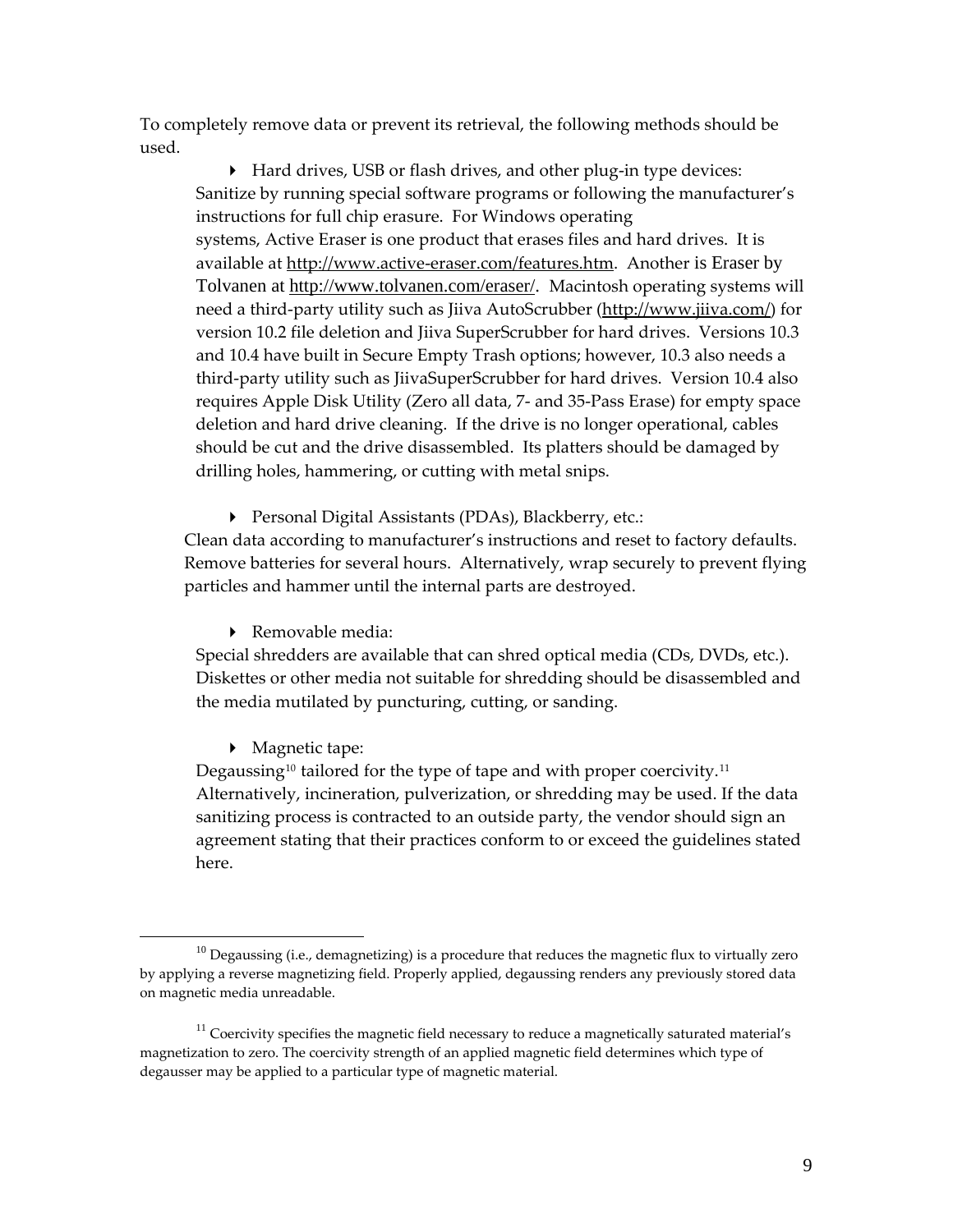## CERTIFICATE OF RECORDS DESTRUCTION

| (Organization Name)                                                                                                        |                                                                 |  |               |  |
|----------------------------------------------------------------------------------------------------------------------------|-----------------------------------------------------------------|--|---------------|--|
| hereby certify that the following records were destroyed according to the Records<br>Retention and Disposition Guidelines. |                                                                 |  |               |  |
| Record Category <b>Example 2</b> Format Date Range                                                                         |                                                                 |  | <b>Method</b> |  |
|                                                                                                                            |                                                                 |  |               |  |
|                                                                                                                            |                                                                 |  |               |  |
|                                                                                                                            |                                                                 |  |               |  |
|                                                                                                                            |                                                                 |  |               |  |
|                                                                                                                            |                                                                 |  |               |  |
|                                                                                                                            |                                                                 |  |               |  |
|                                                                                                                            |                                                                 |  |               |  |
|                                                                                                                            |                                                                 |  |               |  |
|                                                                                                                            |                                                                 |  |               |  |
|                                                                                                                            |                                                                 |  |               |  |
|                                                                                                                            |                                                                 |  |               |  |
|                                                                                                                            |                                                                 |  |               |  |
|                                                                                                                            |                                                                 |  |               |  |
| Signature                                                                                                                  |                                                                 |  |               |  |
|                                                                                                                            |                                                                 |  |               |  |
| Title                                                                                                                      |                                                                 |  |               |  |
| Date                                                                                                                       | <u> 1980 - Johann Barn, margaret eta biztanleria (h. 1980).</u> |  |               |  |
|                                                                                                                            |                                                                 |  |               |  |